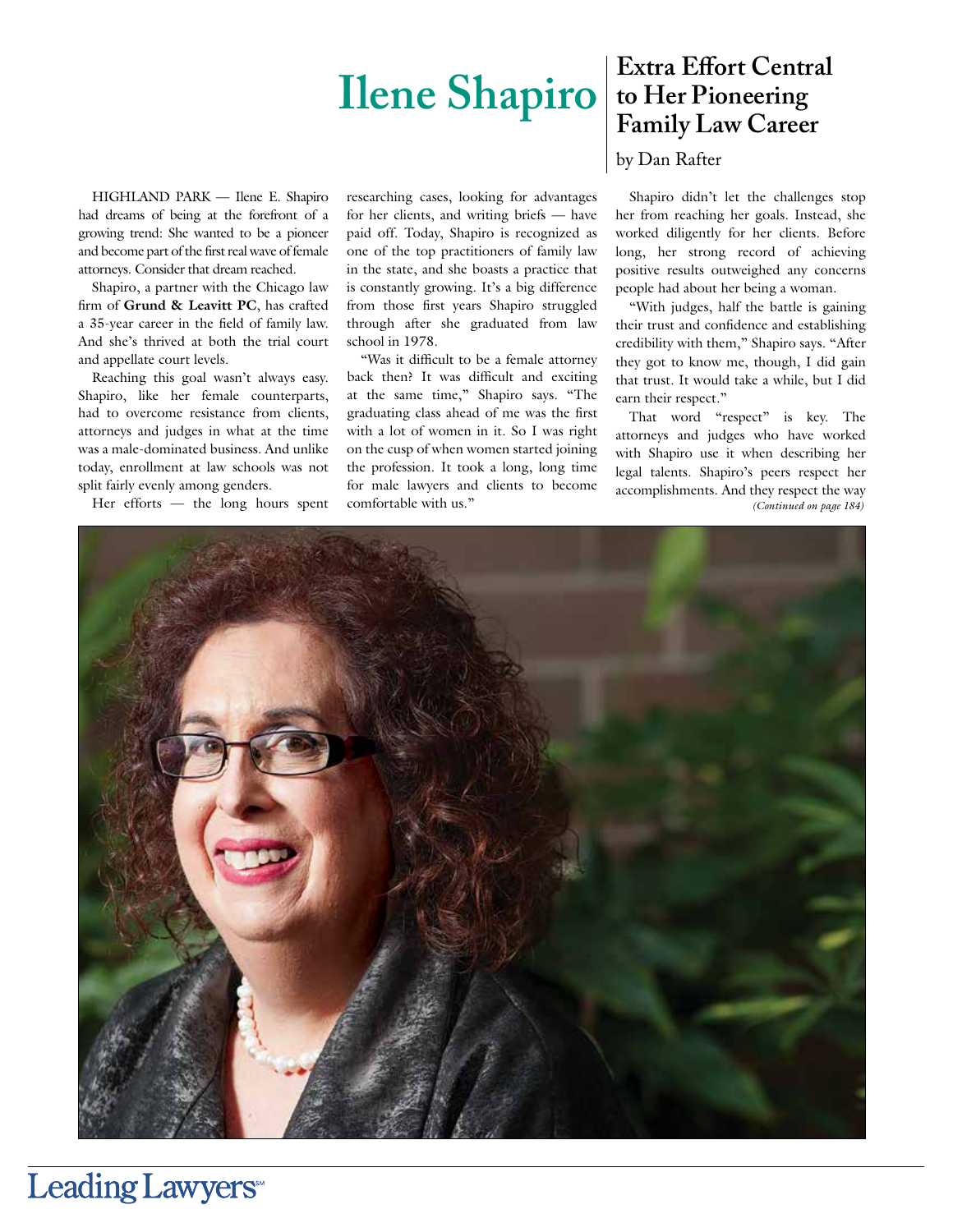# Leading Lawyers<sup>®</sup>

#### *(Continued from page 182)*

she's achieved her success; Shapiro is honest with clients, hard-working and ethical.

She's unfailingly well-prepared, too. Shapiro never takes shortcuts when representing her clients. And that persistence has paid off. Shapiro's list of satisfied clients is a long one.

Grace Dickler, presiding judge of the Domestic Relations Division for the Circuit Court of Cook County, first met Shapiro about 23 years ago, when the attorney first appeared before her. That first impression was overwhelmingly positive. And Dickler's appreciation of Shapiro's talents has only grown since then.

"What struck me immediately is that Ilene clearly has the best interests of her clients at heart," Dickler says. "She works extremely hard to make sure that what is fair is ultimately accomplished for her clients. She is tenacious in her representation of her clients. But on the other hand, she is also openminded and willing to negotiate. She does not take unreasonable positions. That is a very important trait for an attorney to have."

Dickler, of course, has met many talented attorneys while presiding at the domestic relations division. But even among this skilled group, Shapiro stands out, Dickler says.

"It is the consistency of her preparedness, and it is her openness to listening to the other side's position that sets Ilene apart," Dickler says.

#### **Seeking a Challenge**

When Shapiro earned her undergraduate degree in psychology and sociology from Northwestern University, she faced a decision. She knew she wanted to further her education. But she wasn't sure how.

The thought of becoming an attorney had always appealed to her. And, Shapiro admits, the fact that women were just starting to enter the field made a career in law even more intriguing. Shapiro has never been one to back down from a challenge. "I was ready to be part of this new trend," she says.

Then there was the advice of her father, a Certified Public Accountant. He told Shapiro to follow her dreams and enter law school. Shapiro decided to take his advice, turning away from what she considered her other option, earning a Ph.D. and becoming a professor.

The move has been the obvious right choice. Shapiro still enjoys going to work each day. The reason? There are always new challenges that face her and new things to learn.

"I need a lot of intellectual stimulation to be happy," Shapiro says. "Law provides

an endless supply of that and an endless supply of challenges. I think I am very well suited to a career that comes with so many challenges. I was actually talking with one of my partners in anticipation of this interview. She told me I am a natural lawyer in that I have the right personality, skills and traits that make this a natural career for me."

Family law made sense for Shapiro, too. Her goal was to practice law in a field in which she had plenty of one-toone interaction with people. This allows Shapiro to use her previous training in psychology and sociology.

But family law attracted Shapiro for another reason: She favors the underdog. "Like most lawyers, I always have a great deal of empathy for the underdog," Shapiro says. "The thought of trying to help people who are in a difficult predicament has always appealed to me."

When Shapiro was in her second year of law school, she met with one of her father's friends. This meeting turned out to be an important one. The friend was an attorney who took the time to talk with Shapiro about the different areas of law that might interest her.

Her father's friend also happened to have a friend of his own who practiced family law, the since-retired but veteran family law attorney Michael Kalcheim. Shapiro worked as a law clerk in Kalcheim's firm, Kalcheim & Kalcheim, Ltd., during her last two years of law school. And it was during this time that Shapiro discovered just how much she enjoyed the field.

"They let me do everything from soup to nuts," Shapiro says. "It gave me a true flavor of what a family law practice was like. I answered phones and made coffee. But I also did court runs and helped Michael draft the articles he was writing. I went to court with him and watched him argue cases. It was a great experience."

After she graduated, Shapiro went to work full-time at the firm as an associate. She worked there for several years, crafting the skills that have enabled her to build her strong practice of today.

"Michael was a wonderful mentor," Shapiro says. "In order to learn how to be a top-notch attorney, you really need a good mentor. Succeeding in the field of law requires a combination of smarts, knowledge and practical common sense. It is also somewhat of an art. You need a mentor to help you learn this. And I was fortunate. I recommend that every young attorney find someone to mentor them in the earlier years of their career."

As an example, Shapiro points to one of

the most important skills that trial attorneys can learn: how to present themselves in front of judges.

"Sometimes when arguing a case before a judge, you have to know when to stand still and be quiet," Shapiro says. "That is a judgment call. Having someone else's experience and knowledge is invaluable in making judgment calls like these. Michael spent hours coaching me and critiquing me. He instilled good habits in me. And that is what a good mentor can do."

#### **Shapiro Found the Right Fit**

Joy Feinberg of Chicago's Boyle & Feinberg says Shapiro ranks as one of the stars of Chicago's family law profession. Speaking as a former English major, Feinberg believes Shapiro's writing skills — an often-overlooked legal talent — are especially impressive.

"Ilene is brilliant. She is one of the best writers I've ever met in law," Feinberg says. "She is elegant with her presentation of materials. For someone to make a legal argument that is not only well-crafted and logical but beautifully written, that is something I really appreciate. She is just wonderful. My opinion of her abilities is very high."

While family law has turned out to be the right fit for Shapiro, that doesn't mean the field is free of challenges. As Shapiro says, family law can prove difficult day after day. Family law practitioners deal with other's most personal problems and traumas. They deal with their crises. Family law attorneys must possess inner strength. Without it, Shapiro says, they will quickly burn out.

"You have to set boundaries and not let it get to you," Shapiro says. "You need the strength to be able to tolerate the stress of this field."

Shapiro, though, has the right personality type to succeed in family law. She is detailoriented and tenacious. She doesn't give up easily, if at all. And she's creative. That last point is a key to Shapiro's success.

"When things don't go my way, I think of other approaches and angles," she says. "I'm not intimidated by complex issues."

Shapiro also boasts a love for learning that is valuable in her practice. Family law is far from a stagnant field. It is constantly changing and evolving. Shapiro enjoys this, and considers the opportunity to continually learn new things to be a prime benefit of family law.

Finally, there's the one trait that far too many attorneys underestimate: compassion. "I have a lot of compassion for people," Shapiro says. "That is very important. You have to be sensitive to what others are *(Continued on page 374)*